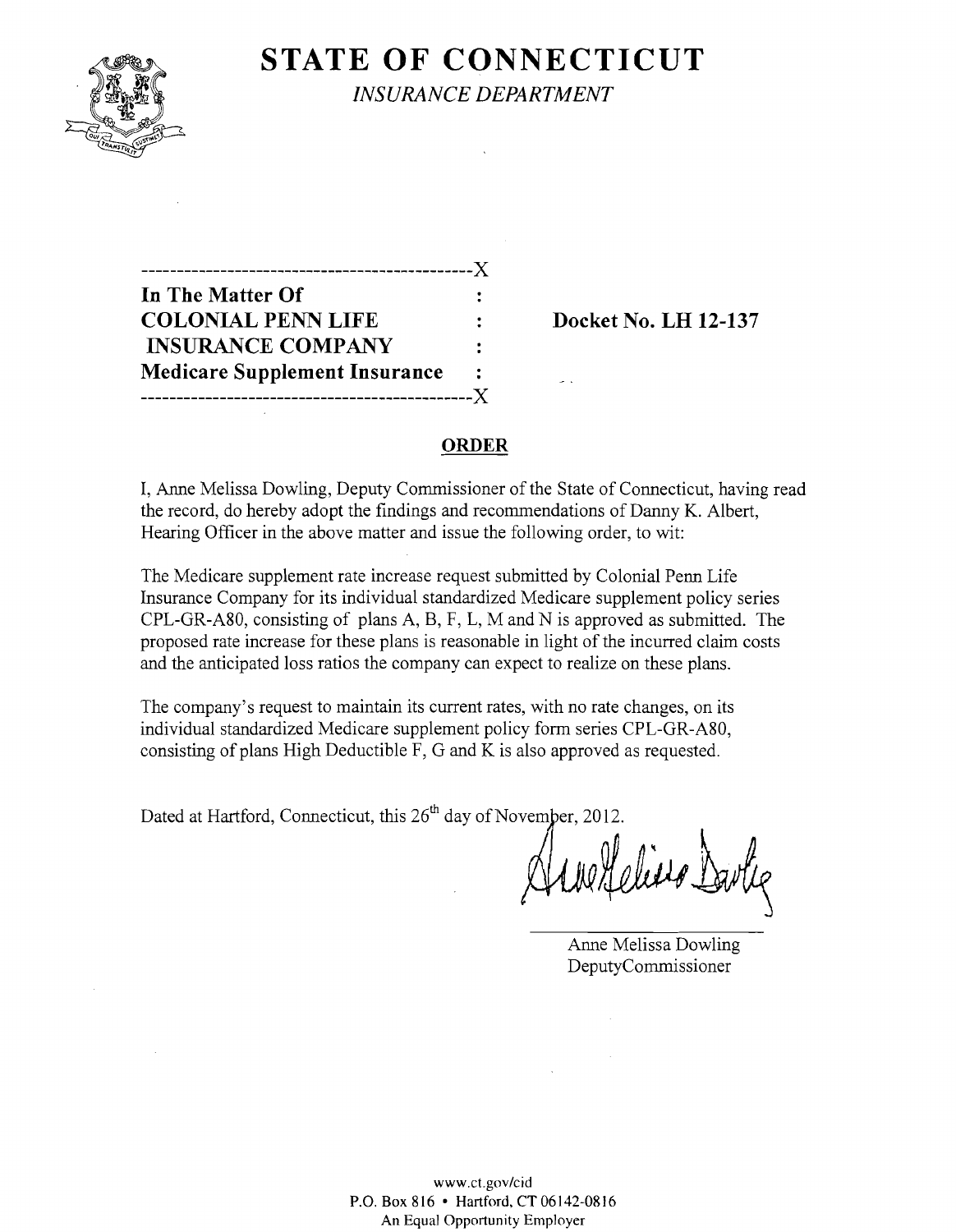

**STATE OF CONNECTICUT** *INSURANCE DEPARTMENT* 

| In The Matter Of                     |                      |
|--------------------------------------|----------------------|
| <b>COLONIAL PENN LIFE</b>            |                      |
| <b>INSURANCE COMPANY</b>             | $\ddot{\phantom{a}}$ |
| <b>Medicare Supplement Insurance</b> | ٠.                   |
|                                      |                      |

**Docket No. LH 12-137** 

### **PROPOSED FINAL DECISION**

### 1. INTRODUCTION

The Insurance Commissioner of the State of Connecticut is empowered to review rates charged for individual and group Medicare supplement policies sold to any resident of this State who is eligible for Medicare. The source for this regulatory authority is contained in Chapter 700c and Section 38a-495a of the Connecticut General Statutes.

After due notice a hearing was held at the Insurance Department in Hartford on November 15,2012 to consider whether or not the rate increase requested by Colonial Penn Life Insurance Company on its individual standardized Medicare supplement business should be approved.

No one from the general public attended the hearing.

No representatives from Colonial Penn Life attended the hearing.

The hearing was conducted in accordance with the requirements of Section 38a-474, Connecticut General Statutes, the Uniform Administrative Procedures Act, Chapter 54 of the Connecticut General Statutes, and the Insurance Department Rules of Practice, Section 38a-8-1 et seq. of the Regulations of Connecticut State Agencies.

A Medicare supplement (or Medigap) policy is a private health insurance policy sold on an individual or group basis which provides benefits that are additional to the benefits provided by Medicare. For many years Medicare supplement policies have been highly regulated under both state and federal law to protect the interests of persons eligible for Medicare who depend on these policies to provide additional coverage for the costs of health care.

Effective December 1, 2005, Connecticut amended its program of standardized Medicare supplement policies in accordance with Section 38a-495a of the Connecticut General Statutes, and Sections 38a-495a-l through 38a-495a-21 of the Regulations of Connecticut

> www.ct.gov/cid P.O. Box 816 • Hartford, CT 06142-0816 An Equal Opportunity Employer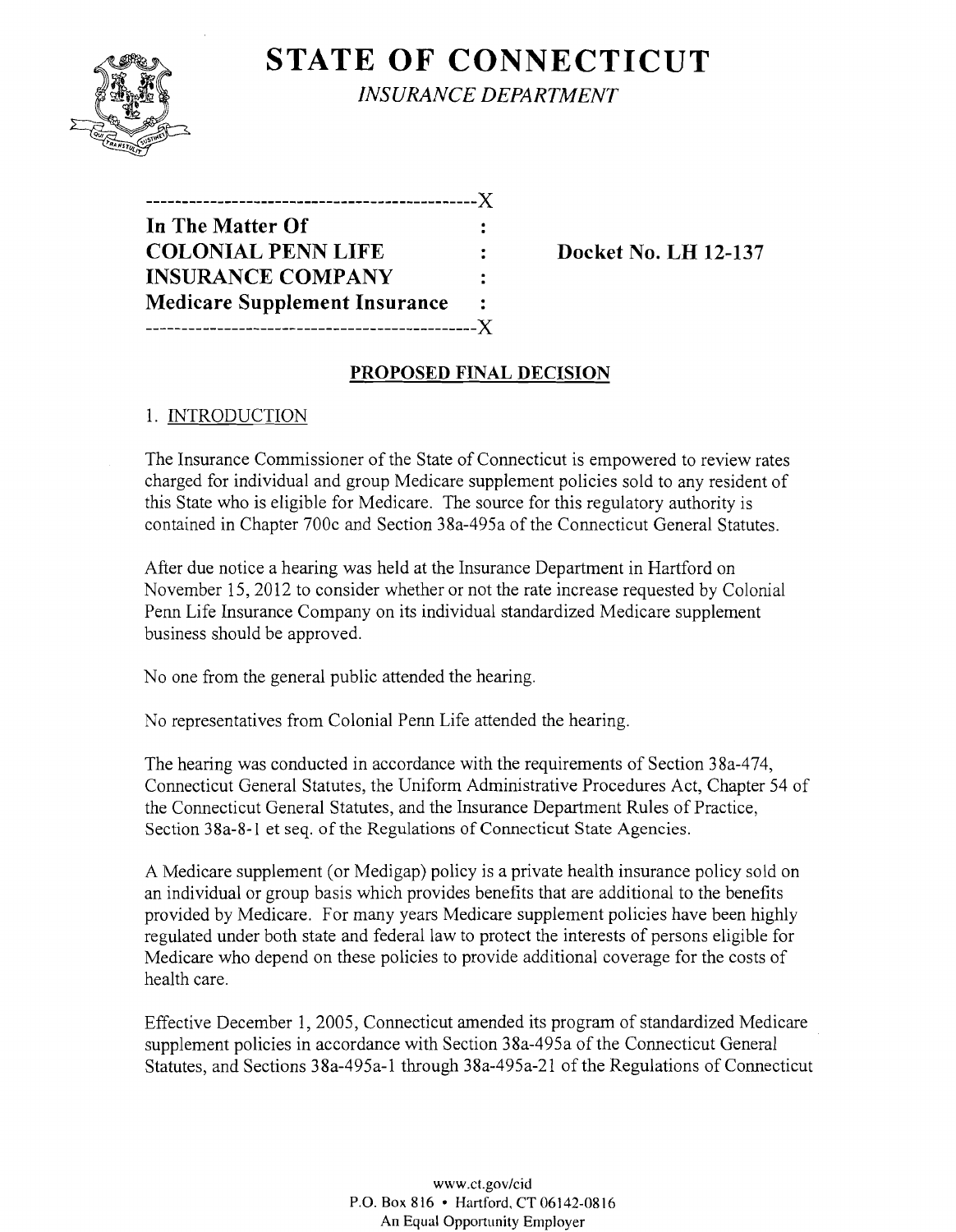Agencies. This program, which conforms to federal requirements, provides that all insurers offering Medicare supplement policies for sale in the state must offer the basic "core" package of benefits known as Plan A. Insurers may also offer anyone or more of eleven other plans (Plans B through L).

Effective January 1, 2006, in accordance with Section 38a-495c ofthe Connecticut General Statutes (as amended by Public Act 05-20) premiums for all Medicare supplement policies in the state must use community rating. Rates for Plans A through L must be computed without regard to age, gender, previous claims history or the medical condition of any person covered by a Medicare supplement policy or certificate.

The statute provides that coverage under Plan A through L may not be denied on the basis of age, gender, previous claims history or the medical condition of any covered person. Insurers may exclude benefits for losses incurred within six months from the effective date of coverage based on a pre-existing condition.

Effective October 1, 1998, carriers that offer Plan B or Plan C must make these plans as well as Plan A, available to all persons eligible for Medicare by reason of disability.

Insurers must also make the necessary arrangements to receive notice of all claims paid by Medicare for their insureds so that supplemental benefits can be computed and paid without requiring insureds to file claim forms for such benefits. This process of direct notice and automatic claims payment is commonly referred to as "piggybacking" or "crossover".

Sections 38a-495 and 38a-522 of the Connecticut General Statutes, and Section 38a-495a-l0 of the Regulations of Connecticut Agencies, state that individual and group Medicare supplement policies must have anticipated loss ratios of 65% and 75%, respectively. Under Sections 38a-495-7 and 38a-495a-1O of the Regulations of Connecticut Agencies, filings for rate increases must demonstrate that actual and expected losses in relation to premiums meet these standards, and anticipated loss ratios for the entire future period for which the requested premiums are calculated to provide coverage must be expected to equal or exceed the appropriate loss ratio standard.

Section 38a-473 of the Connecticut General Statutes provides that no insurer may incorporate in its rates for Medicare supplement policies factors for expenses that exceed 150% of the average expense ratio for that insurer's entire written premium for all lines of health insurance for the previous calendar year.

# II. **FINDING OF FACT**

After reviewing the exhibits entered into the record of this proceeding, and utilizing the experience, technical competence and specialized knowledge of the Insurance Department, the undersigned makes the following findings of fact: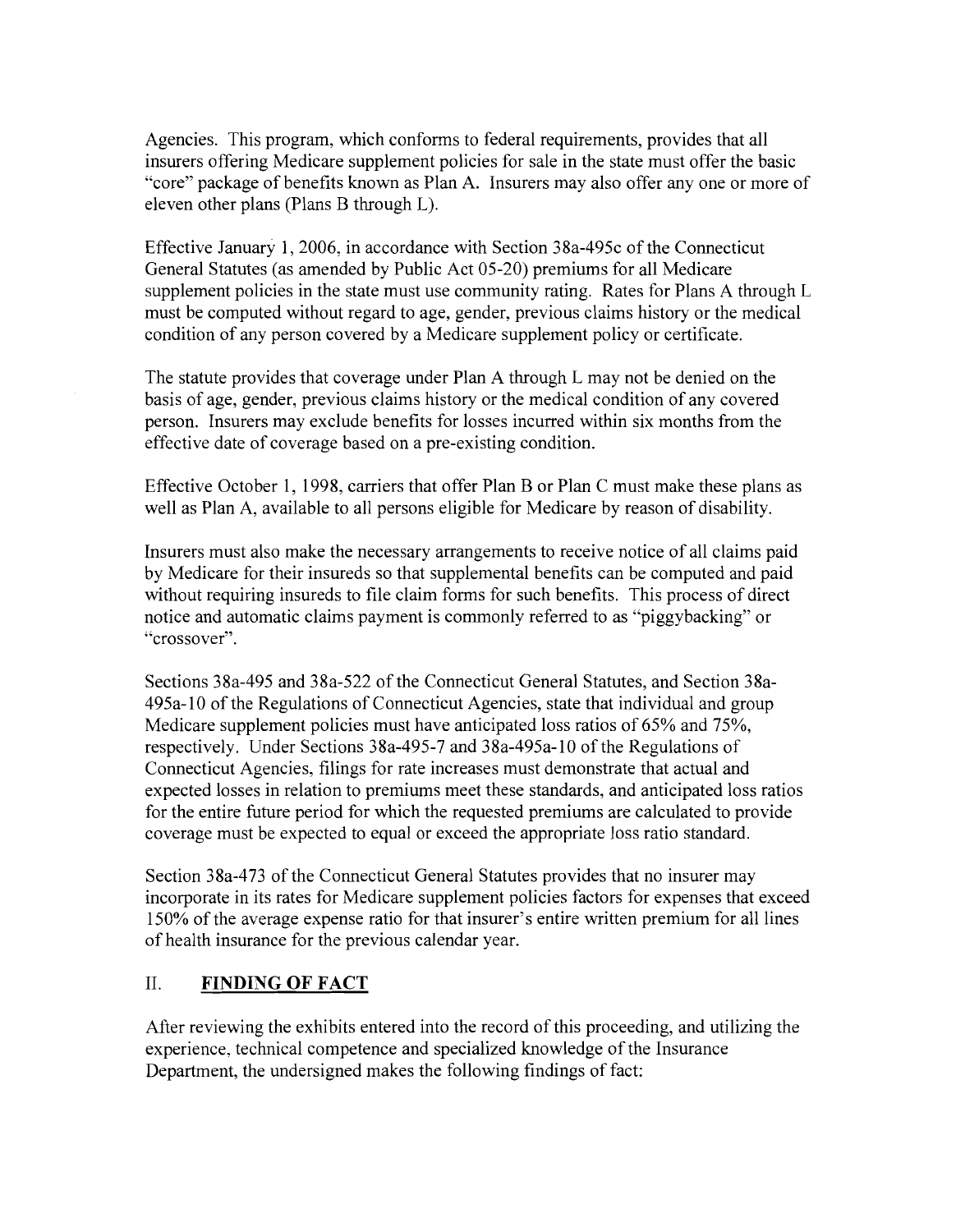1. Colonial Penn Life Insurance Company has requested the following rate increases on its individual standardized form series CPL-GR-A80 for Plans A, B, F, L, M and N:

| Plan | Increase |
|------|----------|
| A    | 6.0%     |
| B    | 6.0%     |
| F    | 10.0%    |
| Ī.   | $6.0\%$  |
| M    | 6.0%     |
| N    | 5.5%     |

The company has also requested that high-deductible Plan F, Plan G and K rates be kept the same, with no increase.

- 2. There were 561 policies in-force in Connecticut and 105,013 policies in force nationwide as of  $6/2012$ .
- 3. Colonial Penn certified that their expense factors are in compliance with section 38a-473, e.G.S.
- 4. Colonial Penn has conformed to subsection (e) of section 38a-495c, C.G.S. regarding the automatic claim processing.
- 5. According to Colonial Penn the proposed rates are designed to satisfy the Connecticut statutory loss ratio of 65%.
- 6. There was a 9.5% increase approved that was effective  $1/1/2012$ .
- 7. Since these plans were first issued on June 1, 2010, credible experience has yet to develop.
- 8. Below is Connecticut specific loss ratio experience for 2011 and from inception through 3/31/12:

| Plan   | 2011   | Inception |
|--------|--------|-----------|
| F      | 108.6% | 125.1%    |
| High F | 34.4%  | 35.8%     |
| K      | 34.6%  | 39.2%     |
| L      | 15.6%  | 25.4%     |
| N      | 89.6%  | 99.0%     |
| Total  | 51.8%  | 57.8%     |

9. Below is nationwide loss ratio experience for **2011** and from inception through 3/31/12: